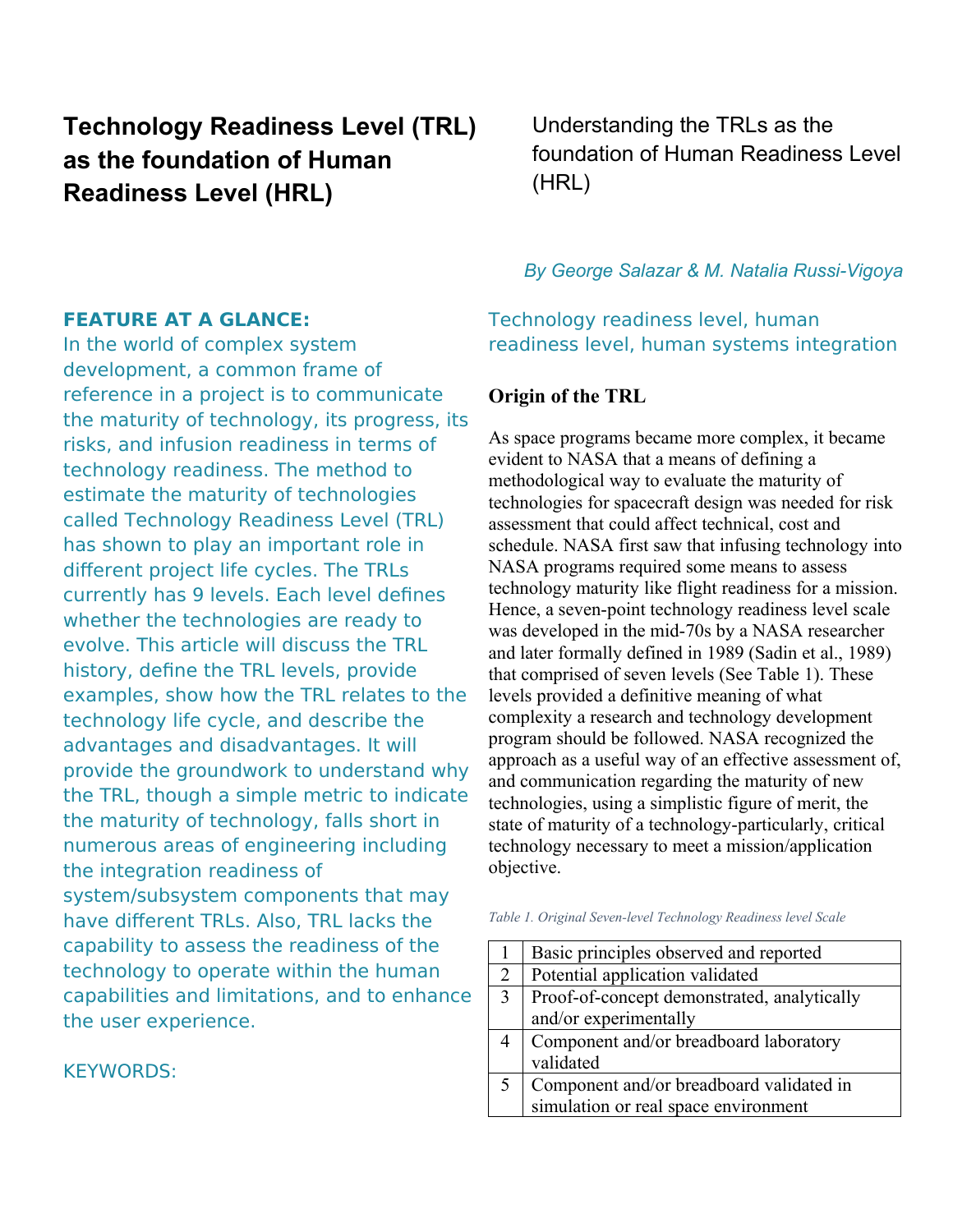| System adequacy validated in a simulated<br>environment |
|---------------------------------------------------------|
| System adequacy validated in space                      |

Though the seven-level TRL was a good start towards providing a common understanding of technology status and support management decisions about development, funding, and life-cycle phases transition, it had its shortcomings. These levels were intended to define the depth and research effort in pursuit of technology maturing-basic research, feasibility, development, and demonstration. The latter descriptions—levels 6 and 7—caused a bit of confusion between management and researchers (Sadin et al., 1989). It was not until 1995 that a refined TRL scale was introduced-increasing the scale from seven to nine. Figure 1 shows the updated NASA TRL scale.



*Figure 1. Technology Readiness Levels (NASA: Dunbar, 2017)*

## **TRL Usage**

Since the TRL was originated, some organizations (such as the United States Department of Defense (DoD), Department of Energy, and NAVY) have adapted the TRLs for assessments of technology. The DoD (Carter, 2017) and the NAVY tailored the level nine of the TRL by removing the word "flight." The US Department of Energy tailored the levels 4 to 9. The newly added language specifies the type of prototype, whether it is a component or a system, and whether it is for pre-commercial demonstration (U.S. Department of Energy, nd).

The TRLs have served as an important assessment tool to innovators, engineers, managers, patent attorneys, and many others to understand the transition of technologies and allocation of resources. The purpose of the TRL is to understand the technological maturity measured of performance, reliability, durability, and operating experience in the expected environment. Low TRLs, or low technology maturity, correlate with development risk. Overall, technologies have shown to be riskier on the earlier levels of TRLs than the later TRL levels. TRL can be assigned at the system, subsystem, or component level. Each level has an establish criteria that helps to determine if the technology is ready to mature to the next level.

#### **Use of TRL in a program or project**

Planning a project such as a space-related project represents important challenges-particularly, a complex project involving new technology. If technology infusion is not done properly, schedule slips, cost overruns, and potential project cancellation or failures can occur. A major influence in new technology insertion challenge is the degree of uncertainty and lack of understanding risks in terms of cost and schedule margins and reserves necessary to mature the technology with a high degree of confidence. Though risks and uncertainly (especially in high tech projects) cannot be eliminated, it can be considerably reduced through the early application of good systems engineering practices focused on understanding the technological requirements; the maturity of the required technology; and the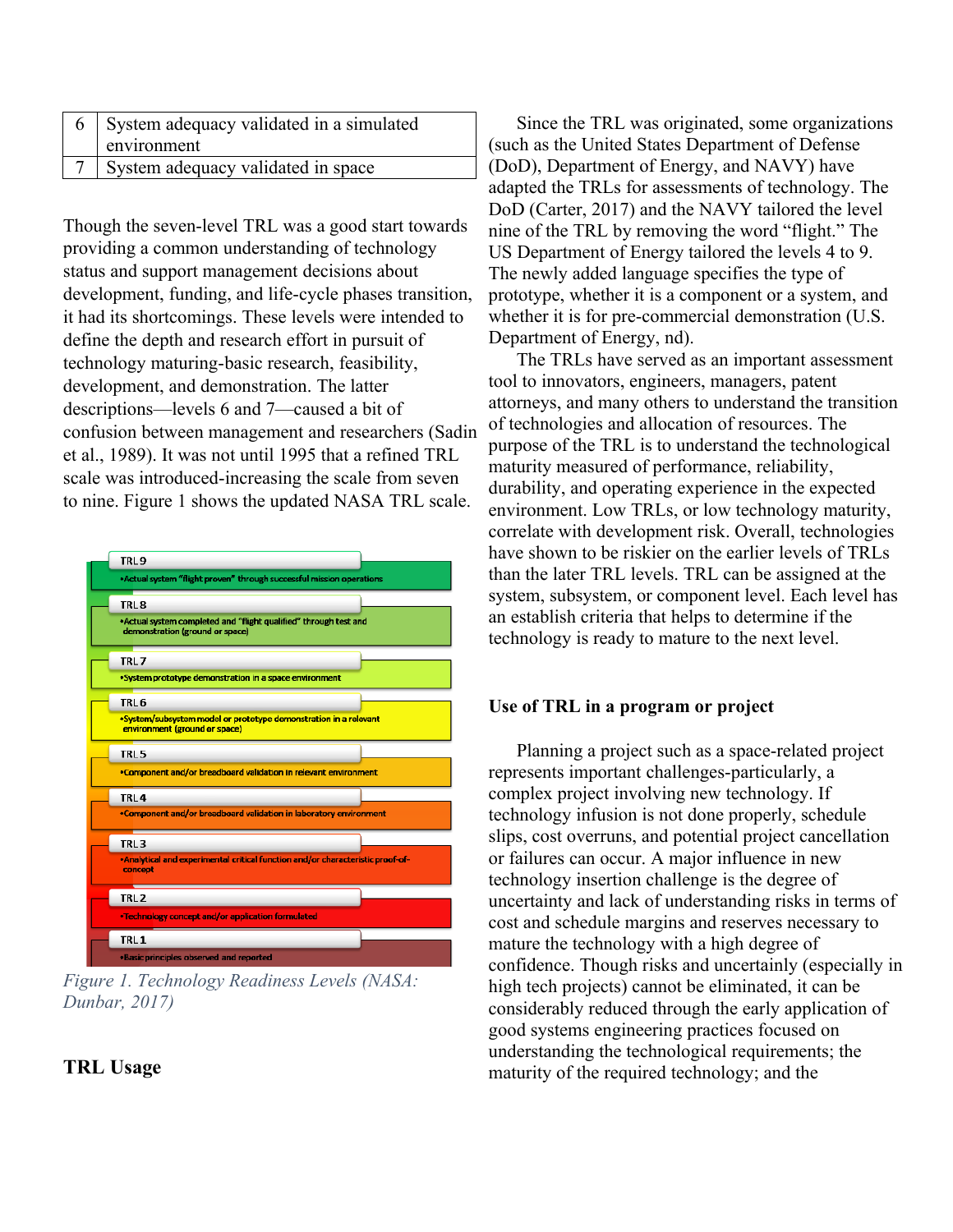technological advancement required to meet program/project goals, objectives, and requirements.

This section will provide a high-level example of the use of TRL in a project. TRLs are not used in a vacuum but rather are part of a series of elements to help the project planning for technology insertion. The example relates to a NASA project including the lifecycle and systems engineering planning. Much of the information that follows comes from the NASA Systems Engineering Handbook (NASA, 2017).

## **Planning a project**

During project planning, a Technology Development Plan (TDP) is prepared when new technology development efforts are identified. The new technology may be a Critical Technology Element (CTE) such as a system, subsystem, or component comprised of hardware and/or software. A CTE is identified by the criticality of the technology element's importance in meeting functional and operational requirements and is either new or novel that poses cost, schedule, safety, or technical risks to the project or program. As part of the TDP, a roadmap is developed to support the development path forward to increase the maturity of the CTE in question. As a minimum, the roadmap should focus on:

- Resources to mature the technology
- Key decision points along with the evaluation criteria(e.g., testing) and metrics that will allow for clear identification of gaps and shortfalls in performance
- Risks and burndown of risks
- Show how TRL maturity will be performed such as modeling, analysis, and testing

#### **Project Execution**

The project execution is done through the NASA Systems Engineering Process as defined in the 7123.1C-NASA Systems Engineering Processes and Requirements (NASA, 2020). Figure 2 shows the NASA life-cycle phases of a project or program along with major formal design review milestones and the TRL maturity evolution. For a flight project, the key

milestone on the CTE TRL is the preliminary design review (PDR). At PDR, per the NASA 7123.1C (NASA, 2020), the TRL for the CTE should be at 6 to ensure the readiness of the CTE for the integration process. After PDR, the next milestone is the critical design review (CDR) where the details of the selected design are reviewed and agreed upon by all stakeholders before the production of the actual flight system. After CDR, various reviews occur in preparation for flight: System Integration Review (SIR), Test Readiness Review (TRR), System Acceptance Review (SAR), Operational Readiness Review (ORR), and Flight Readiness Review (FRR).



*Figure 2.* NASA life cycle phases. Note: DR: Design Review; PLAT: Post-Launch Assessment Review; FRR: flight readiness review; ORR: Operational Readiness Review; SAR: System Acceptance Review; TRR: Test Readiness Review; SIR: System Integration Review; CDR: critical design review; PDR: preliminary design review; SDR: system definition review; SRR: System Requirements Review; MCR: Mission Concept Review.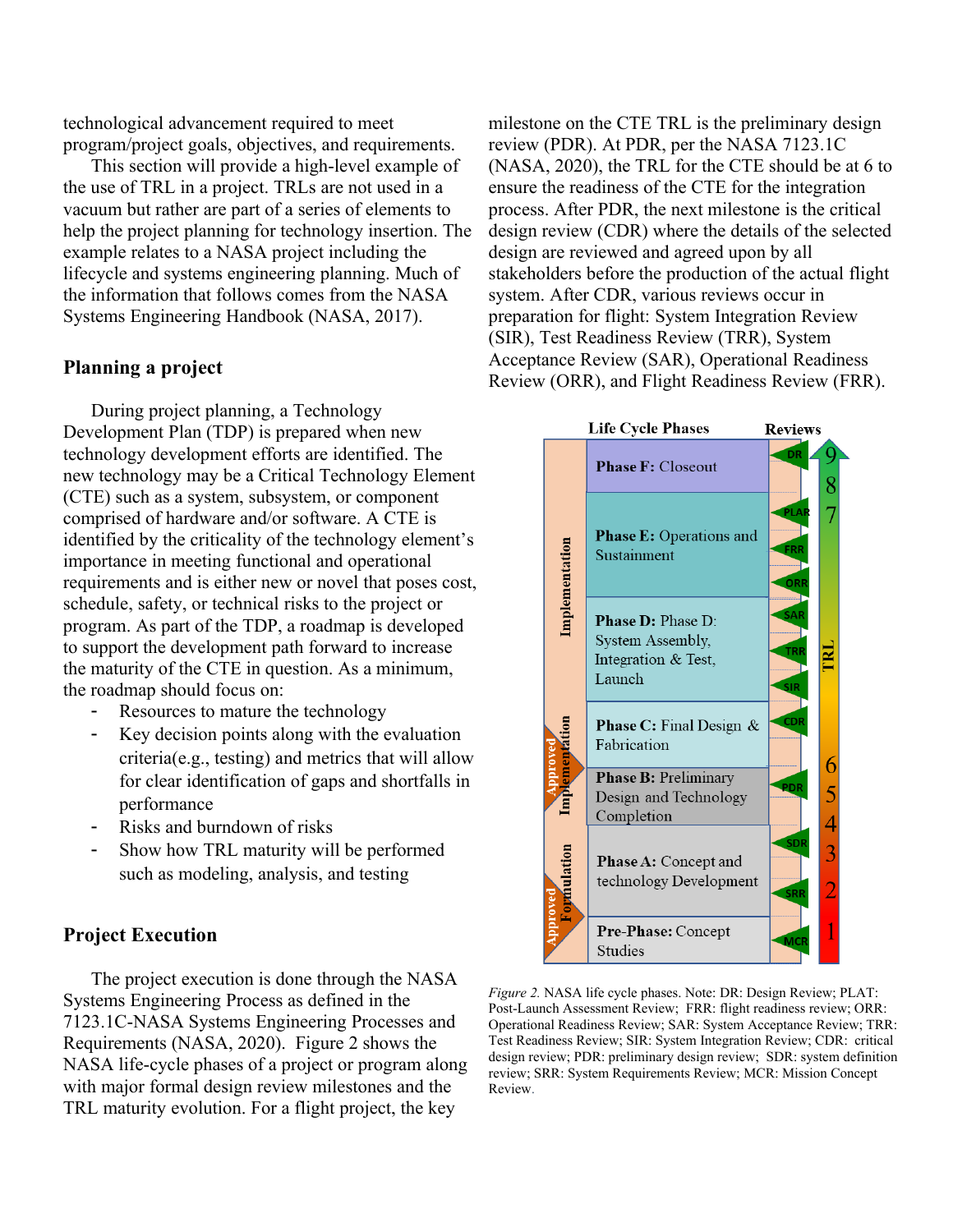Most maturing of the CTE occurs during the Formulation stage-up to PDR. As part of the systems engineering process, during phases, A and B, requirements and architecture options are being developed along with candidate CTEs that are being evolved and evaluated. At system definition review (SDR), a candidate CTE is picked to mature to TRL 6. During the implementation stage phases C and D, the CTE is being realized and integrated with the final review occurring at flight readiness review (FRR). Continued maturing occurs at phase E where the Post-Launch Assessment Review (PLAR) occurs to assess the readiness to proceed to full routine operations.

#### **Technology Readiness Level Assessment**

The last section covered a high-level overview of a NASA project execution using the system engineering process and where TRL is used to make decisions. This section will look at a notional TRL assessment that determines whether a CTE should be matured to the next level or not.

As been mentioned, many agencies and organizations have adopted the TRL scale-tailoring to their particular application and needs. As shown in Figure 1, the scale and TRL descriptions look straight forward. Yet, difficulty in assigning levels arise with terminology and success criteria for the assessment. Breadboard and relevant environment may mean something different to different people. Therefore, the first step taken in the TRL assessment is to define the terms in the scale based on the CTE in question. Once the agreement is reached, experienced well-balanced, and diverse engineers that include human factors personnel should be part of the assessment team. Establishing the TRL success criteria for each level is important as well such as what testing (e.g., radiation, thermal vacuum etc,) is required and what facility to use.

The assessment should include a series of questions to answer including the evidence (hardware or software, analysis, testing, etc.) that supports the assessment level. The agency/organization can develop its own set of criteria or use the Air Force Research

Lab TRL calculator (Nolte et al., 2003) developed using the NASA/DoD TRL scale. Note that a CTE cannot be promoted to the next TRL in the scale until it has satisfied its current TRL assessment. Also, note that if the CTE qualified for the mission changes in design or a new environment for future missions or applications, the CTE TRL drops to a lower leveltypically TRL 5.

### **TRL Advantages**

The adoption of the TRLs has many advantages. It provides a common understanding of the technology status, which facilitates communication.

The TRLs help to enhance risk management from the early stages of product development. By understanding the technology maturity managers can have an adequate understanding of potential risk and be better prepared for negotiations.

The understanding of the different levels helps to aid decision making on research and development actions and innovation actions. It facilitates decisions related to technology funding, and understanding of the transition of technology

## **TRL Limitations**

Readiness does not necessarily fit with appropriateness or technology maturity. For instance, a mature product may pose a greater or lesser degree of readiness for use in a system context than one of lower maturity.

Levels are limited to an operational environment and product-system architecture.

TRLs lack of representation of the integration readiness of the technology into an operational system. It declares that the system is ready, but only in terms of hardware and software without integrating the human element.

Olechowski et al. (2015) studied seven different organizations (NASA, Raytheon, BP, Bombardier, John Deere, Alstom, and google) and examined documentation collected from industry standards and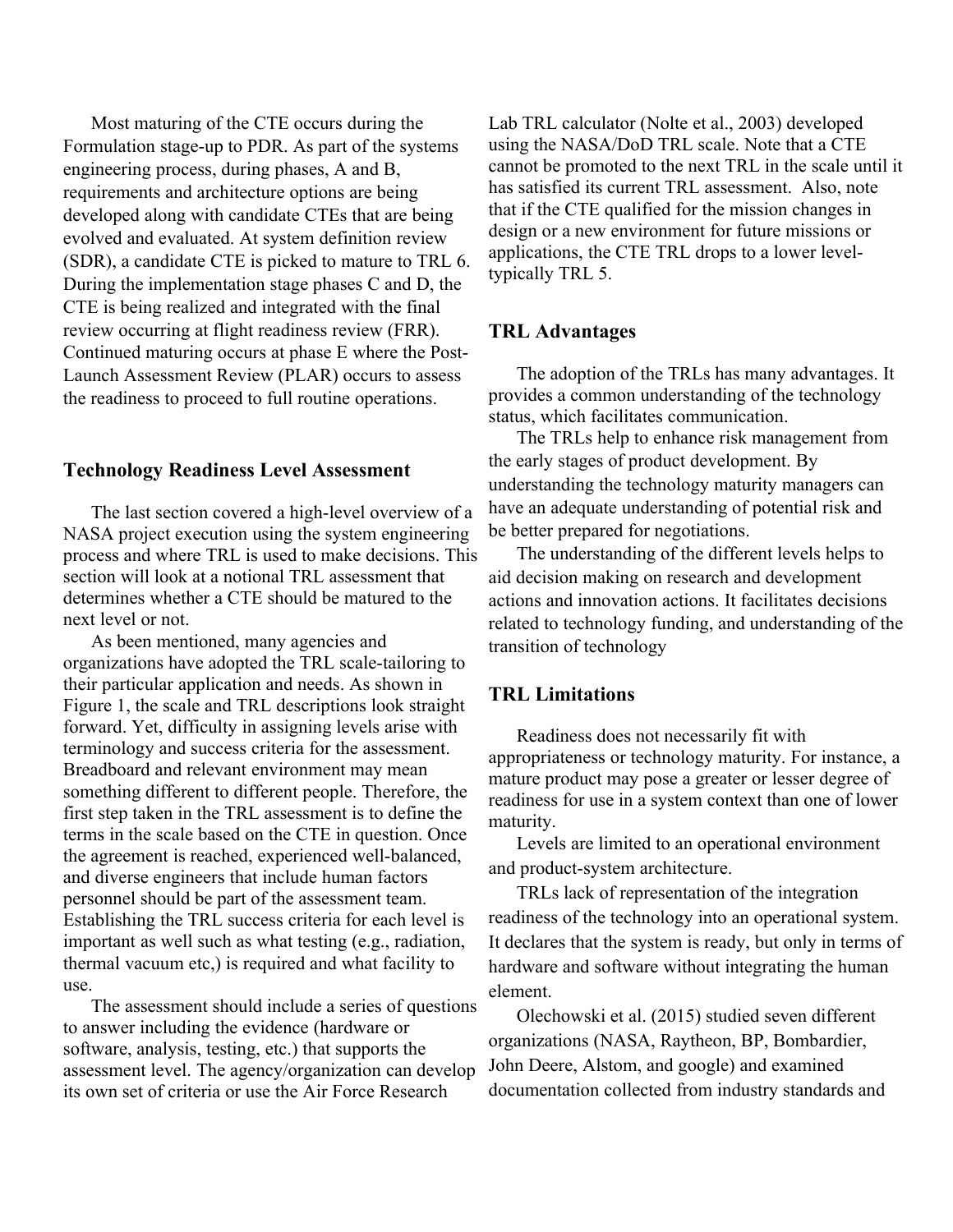organizational guidelines related to technology development and demonstration. The authors found 15 TRL's challenges that fit into 3 main categories. These included system complexities (e.g., integration and connectivity), planning and review (e.g., backup plans and product road mapping), and validity of assessment (Subjectivity of the assessment and impression scale).

## **Conclusion**

The TRL currently has 9 levels. Since it was developed, the assessment tool has been adapted to different industries. This article provides an overview of the history of the development of the TRL, it provides an example of the usage of the TRL in the NASA life cycle and lists specific advantages and limitations of this assessment tool.

#### **REFERENCES**

Carter (2017). The 9 Technology Readiness Levels of the DoD. Retrieved from: https://techlinkcenter.org/news/technologyreadiness-level-dod

Dunbar, B. (2017). National Aeronautics and Space Administration (NASA). Technology Readiness LevelRetrieved from: https://www.nasa.gov/directorates/heo/scan/engine ering/technology/txt\_accordion1.html

National Aeronautics and Space Administration [NASA]. (February 2017) NASA Systems Engineering Handbook (SP-2016-6105), Rev 2. Retrieved from: https://ntrs.nasa.gov/search?q=SP-2016-6105,%20Rev%202

National Aeronautics and Space Administration [NASA]. (February 2020), 7123.1c NASA Systems Engineering Processes and Requirements, Retrieved from: https://nodis3.gsfc.nasa.gov/npg\_img/N\_PR\_7123\_ 001C\_/N\_PR\_7123\_001C\_.pdf

NAVY (n.d). Retrieved from:

https://www.navysbir.com/TRL-Definitions.htm

Nolte W. L, Kennedy B.C, Dziegiel R.J, Technology Readiness Calculator,2003, Retrieved from https:// ndiastorage.blob.core.usgovcloudapi.net/ndia/2003/ systems/nolte2.pdf

Olechowski, A., Eppinger, S. D., Joglekar, N. (2015). Challenges, and Opportunities. 2015 Proceedings of PICMET '15: Management of the Technology Age. Retrieved from: https://ieeexplore.ieee.org/stamp/stamp.jsp? tp=&arnumber=7273196

- Sadin S. R., Frederick p. p., Rosen R., "The NASA Technology Push Towards Future Space Mission Systems," Acta Astronautics Vol. 20, pp.73-77, 1989.
- Technology Readiness Levels at 40: A Study of Stateof-the-Art Use,
- U.S. Department of Energy (nd). EERE.200.5: Technology Readiness Levels (TRLs). Retrieved from: https://preview.tinyurl.com/y9386nta

#### **Author Biographies**



**George Salazar** is the Human-Computer Interface Technical Discipline Lead at NASA, Johnson Space Center, Human Interface Branch focusing on human interfaces for current and future space programs. He attained his bachelor's in electrical engineering from the

University of Houston and his Master of Science in Systems Engineering from Southern Methodist University. He is currently the displays and controls subsystem manager for the commercial crew program and is investigating advanced human-computer interface technology, including graphics processing beyond low earth orbit radiation environment.



**M. Natalia Russi-Vigoya** is a Sr. Human Factors Engineer at KBR in NASA JSC. At NASA, she works for the Health and Human Performance (HRP) contract, Human Factors Implementation, and Commercial and Human Landing System. She attained her